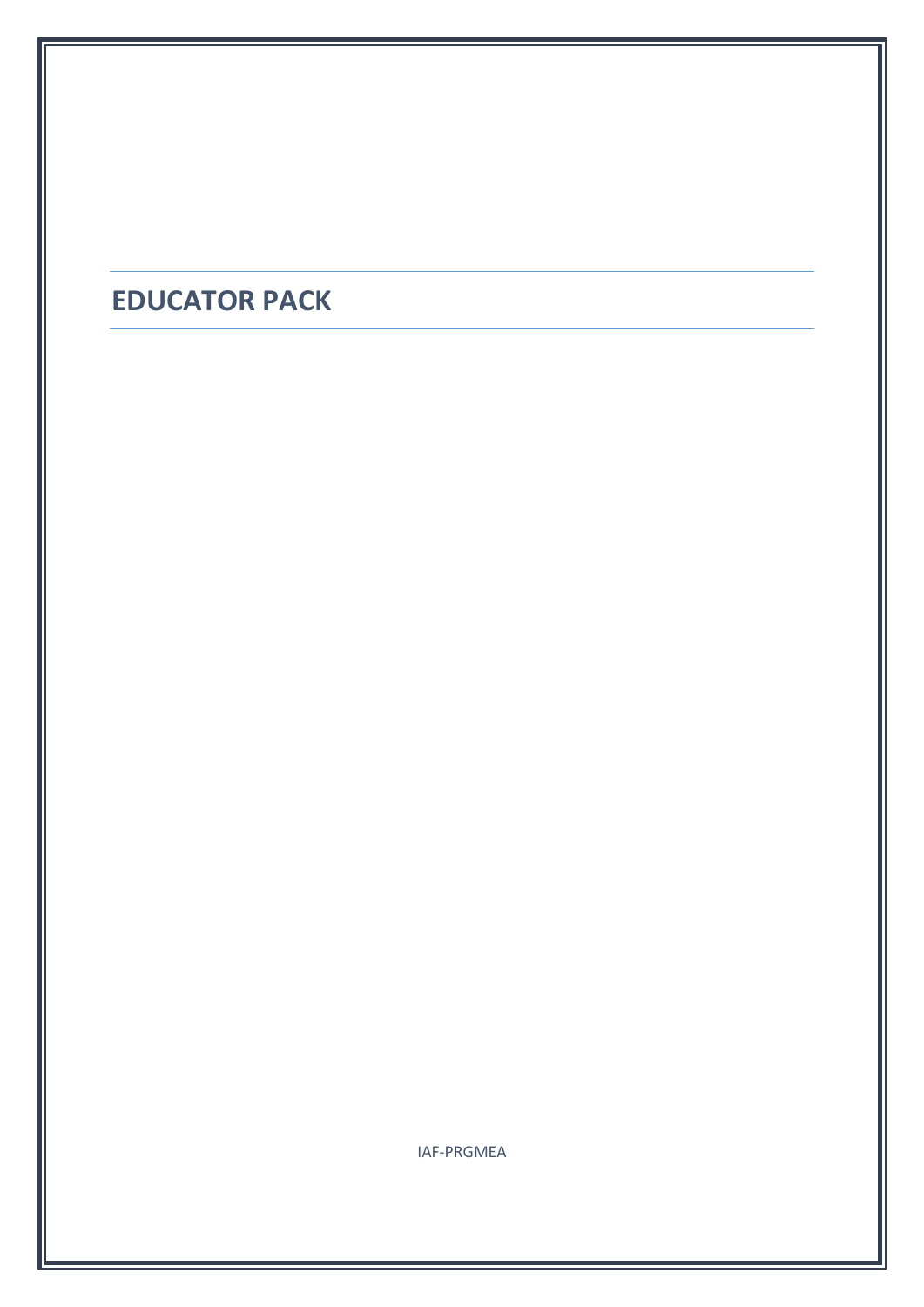# **EDUCATOR PACK**

## **SOURCING**

Participants must have a clear understanding of the environmental impact of their creations. They also need to be considerate of users and the disposal of products after usage. Participants should be self-critical and reflective of their sourcing and should be able to clearly explain their decision making at each step of creating their sustainable outfit.

## **DESIGN TECHNIQUES**

You must use one or more of these three sustainable design techniques throughout your project:

#### **a. Zero-waste:**

Definition: A design technique that eliminates textile waste at the design stage.

Technique: Any zero-waste design technique such as, zero-waste pattern cutting, draping, smocking, plaiting and fully fashioned knitting are permitted.

Textile selection: Textile waste must be used for zero-waste designs.

Remember: A photo and information about the type and source of the textile waste used must be submitted. If zero-waste pattern cutting or draping techniques are used, the pattern(s) and the exact measurements of the textile(s) used must be included.

The following types of textile waste may be used:

- Textile swatches leftover textile samples from production
- Cut-and-sew textiles textile scraps generated during garment manufacturing
- End-of-rolls factory surplus waste leftover from garment manufacturing
- Sampling yardage factory surplus waste leftover from textile sample manufacturing
- Damaged textiles unused textiles that have been damaged, for example with colour or print defects
- Unsold clothing clothing waste (finished or unfinished) that has not been sold
- Clothing samples part-finished or finished clothing samples from the design and production of clothing, which have not be worn by consumers
- Second-hand clothing any clothing or fashion accessories that have been owned and then discarded by consumers (both used and unused)
- Second-hand textiles any finished non-clothing textiles (such as curtains, bedding etc) that have been owned and then discarded by consumers (both used and unused)
- A combination of the above is permitted

IAF-PRGMEA 1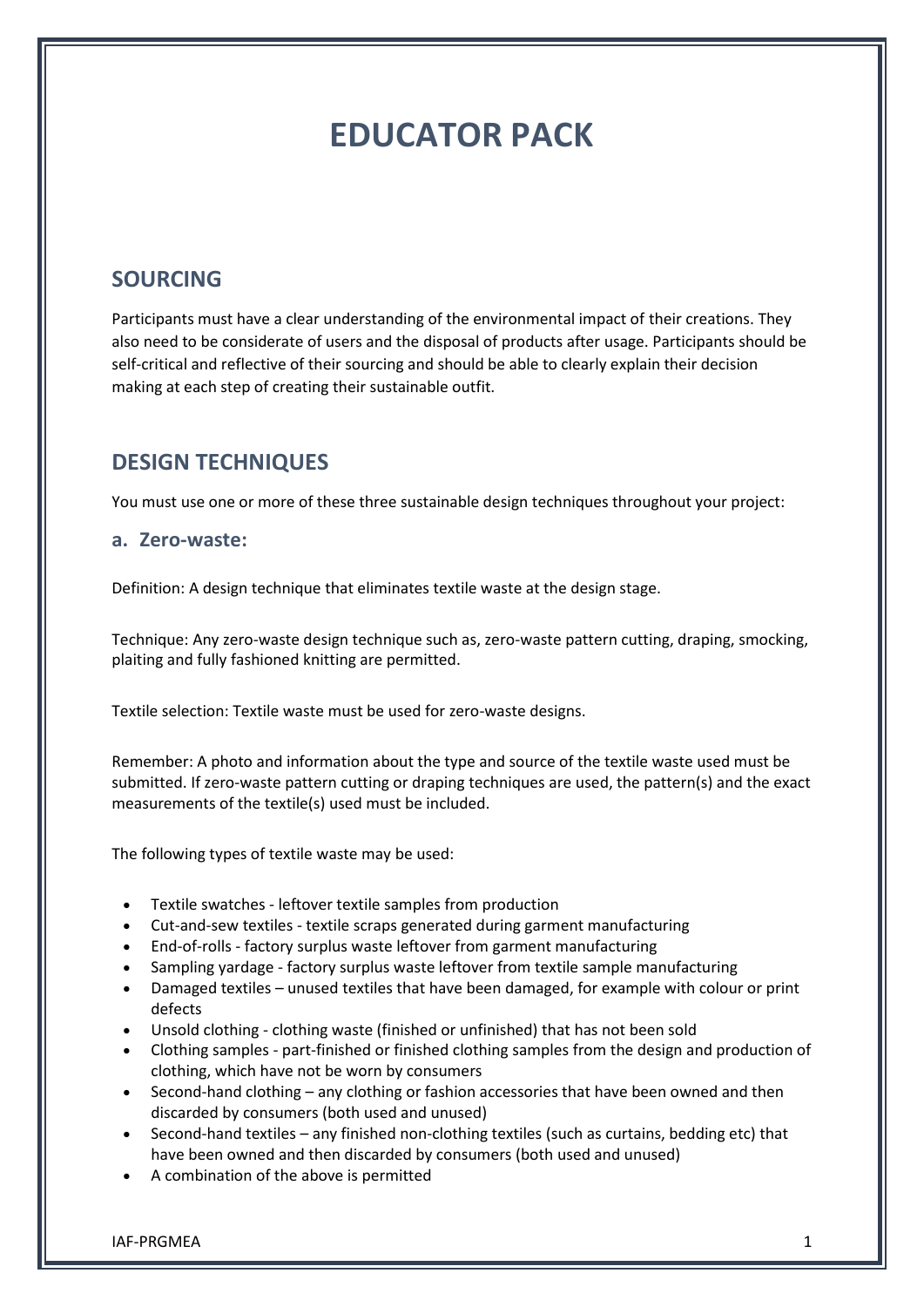### **b. Reconstruction:**

Definition: Reconstruction is a form of up-cycling and is the process of making new clothes from waste formed of previously worn garments or preformed finished clothing products. This process involves first deconstructing garments and then reconstructing the waste materials into new designs.

Technique: Any reconstruction techniques such as deconstructing, shredding, quilting, patchworking and draping are permitted.

Textile selection: Textile waste must be used for reconstructed designs.

Remember: A photo and information about the type and source of the textile waste used must be submitted.

The following types of textile waste may be used:

- Unsold clothing clothing waste (finished or unfinished) that has not been sold
- Clothing samples part-finished or finished clothing samples from the design and production of clothing, which have not be worn by consumers.
- Second-hand clothing any clothing or fashion accessories that have been owned and then discarded by consumers (both used and unused)
- A combination of the above is permitted

#### **c. Upcycling**

Definition: Up-cycling is the transformation of materials into products of equal or higher quality. In fashion, this means prolonging the life of waste textiles through creativity.

We have further categorised waste materials used in up-cycling to be textiles that have never been made into any garment form or textiles from non-clothing products. We categorise the reuse of material waste that is in garment form as reconstruction.

Technique: Any up-cycling technique such as patch-working, draping, interlacing, layering and fusing are permitted.

Textile selection: Textile waste must be used for up-cycled designs.

Remember: A photo and information about the type and source of the textile waste used must be submitted.

The following types of textile waste may be used:

Textile swatches - leftover textile samples from production